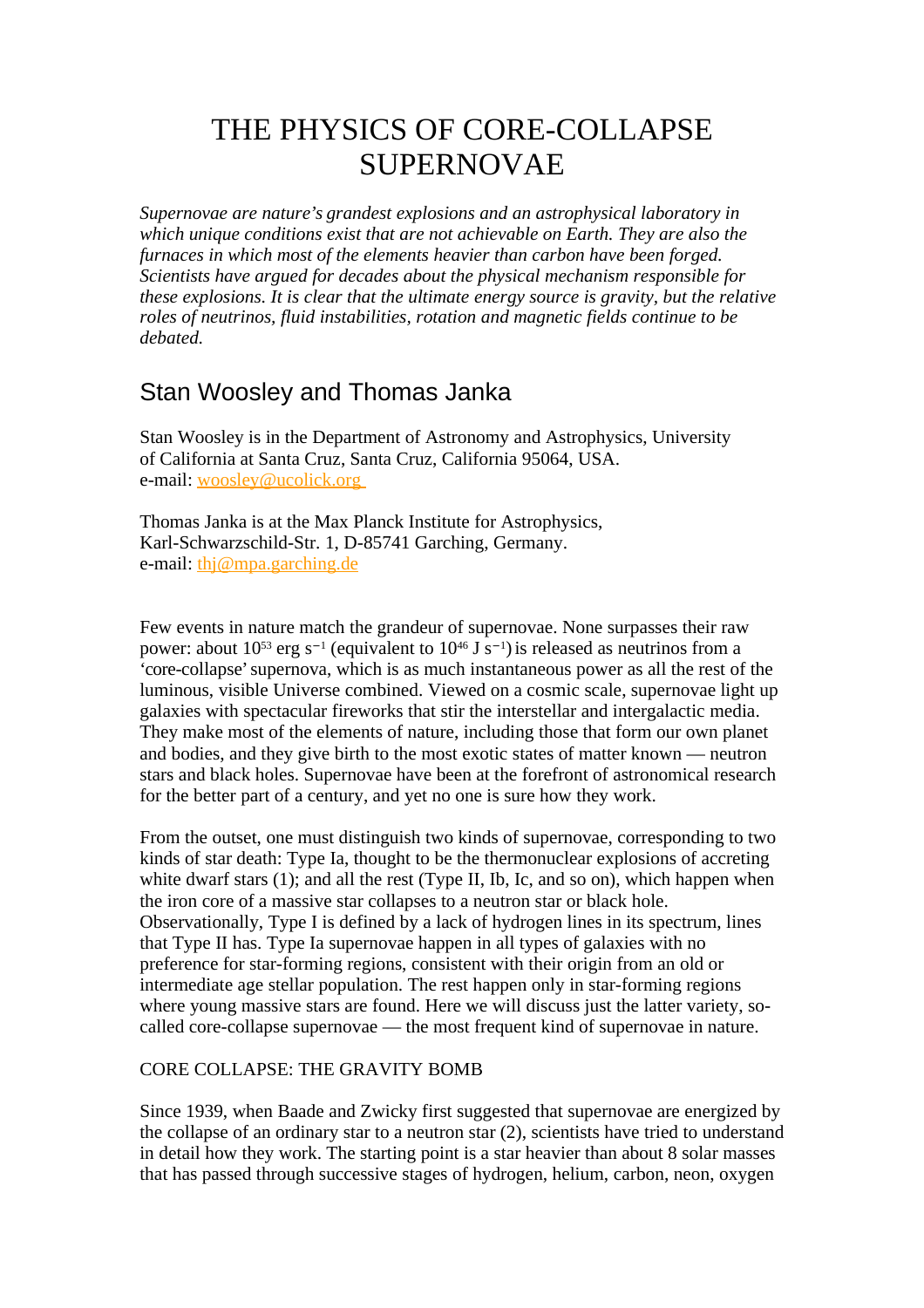and silicon fusion in its centre (Table 1). With the passing of each stage, the centre of the star grows hotter and more dense. Indeed, the evolution of the inner parts of a massive star can be thought of as just one long contraction, beginning with the star's birth, burning hydrogen on the main sequence, and ending with the formation of a neutron star or black hole (Fig. 1). Along the way, the contraction 'pauses', sometimes for millions of years, as nuclear fusion provides the energy necessary to replenish what the star is losing to radiation and neutrinos. Each time one fuel runs out, the star contracts, heats up and then burns the next one, usually the ashes of the previous stage. After helium burning, the evolution is greatly accelerated by neutrino losses. For temperatures approaching a billion degrees or more, a large thermal population of electrons and positrons is maintained. When the electrons meet and annihilate with positrons, a neutrino–antineutrino pair is occasionally produced. These neutrinos escape the star with ease and force the burning to go faster to replenish the loss. Although the fusion of hydrogen and helium takes millions of years, the last burning phase — silicon burning — lasts only two weeks.



**Figure 1***: The evolution of the temperature and density for the centre of two massive stars, 15 and 25 times heavier than the Sun. Labels show the location where the star pauses to burn a given fuel (Table 1). Overall, the evolution of a massive star is a continued contraction to higher density and temperature, a contraction that only ends when a neutron star or black hole is formed. During most of the evolution the density is proportional to the cube of the temperature, as expected for an ideal gas in hydrostatic equilibrium, but there are deviations caused by nuclear burning and the partial quantum mechanical degeneracy of the electrons.*

Eventually, a core of about 1.5 solar masses of iron-group elements is produced. Because the nuclear binding energy per nucleon has its maximum value for the iron group, no further energy can be released by nuclear fusion, yet the neutrino losses continue unabated, exceeding the Sun's luminosity by a factor of about 10<sup>15</sup>. At such high temperatures and densities, two other processes also rob the iron core of the energy it needs to maintain its pressure and avoid collapse — electron capture by nuclei, and an endoergic process called photodisintegration. At densities above  $10^{10}$  g cm−<sup>3</sup> , electrons are squeezed into iron-group nuclei, raising their neutron number. As electrons supply most of the pressure that holds the star up, their loss robs the core of both energy and support. At the same high temperature, radiation also begins to melt down some of the iron nuclei to helium — this is photodisintegration — partially undoing the last million years or so of nuclear evolution and sapping the core of still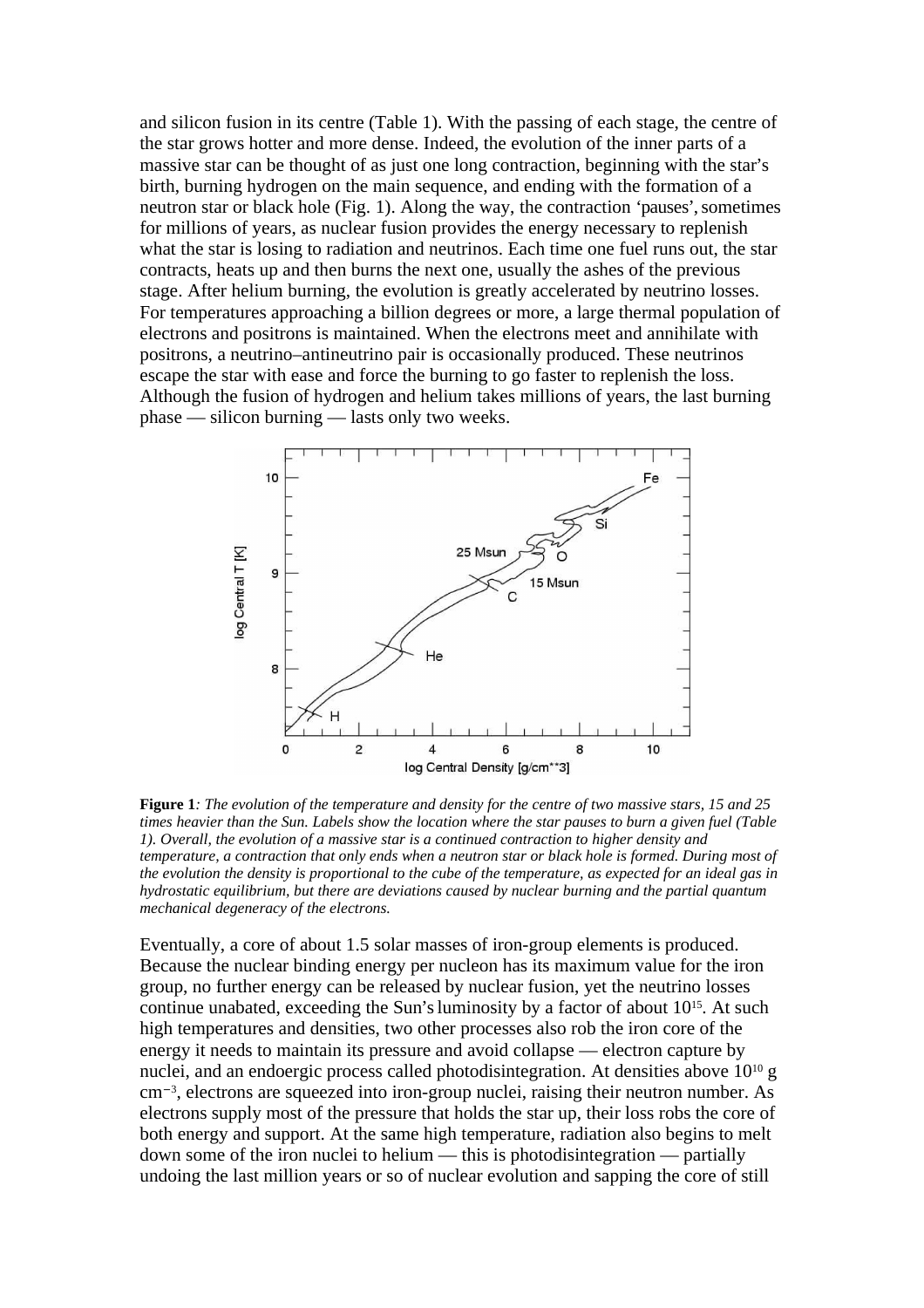more energy. Soon the iron core is falling nearly freely at about a quarter of the speed of light. Starting from the size of the Earth, the core collapses to a hot, dense, neutronrich sphere about 30 km in radius, a proto-neutron star. Eventually the repulsive component of the short-range nuclear force halts the collapse of the inner core when the density is nearly twice that of the atomic nucleus, or  $4-5 \times 10^{14}$  g cm<sup>-3</sup>.

|                       | Time       | Fuel or          | Ash or      | Temperature | Density               | Lumin   | Neutrino              |
|-----------------------|------------|------------------|-------------|-------------|-----------------------|---------|-----------------------|
| Stage                 | Scale      | Product          | product     | $(10^9 K)$  | (gm/cm <sup>3</sup> ) | osity   | Losses                |
|                       |            |                  |             |             |                       | (solar) | (solar)               |
|                       |            |                  |             |             |                       | units)  | units)                |
|                       |            |                  |             |             |                       |         |                       |
| Hydrogen              | 11 Mv      | H                | He          | 0.035       | 5.8                   | 28,000  | 1800                  |
| Helium                | 2.0 Mv     | He               | $C_{0}$     | 0.18        | 1390                  | 44,000  | 1900                  |
| Carbon                | 2000v      | C                | Ne.Mg       | 0.81        | $2.8 \times 10^5$     | 72,000  | $3.7 \times 10^5$     |
| Neon                  | $0.7$ y    | Ne.              | O.Mg        | 1.6         | $1.2 \times 10^7$     | 75,000  | $1.4 \times 10^8$     |
| Oxygen                | 2.6y       | O.Mg             | Si, S, Ar,  | 1.9         | $8.8 \times 10^{6}$   | 75,000  | $9.1 \times 10^8$     |
|                       |            |                  | Ca          |             |                       |         |                       |
| Silicon               | 18d        | Si, S, Ar        | Fe,Ni,      | 3.3         | $4.8 \times 10^{7}$   | 75,000  | $1.3 \times 10^{11}$  |
|                       |            | Ca               | $Cr$ , $Ti$ |             |                       |         |                       |
| Iron core             | $\sim$ 1 s | Fe,Ni,           | Neutron     | > 7.1       | $>7.3 \times 10^9$    | 75,000  | $>3.6 \times 10^{15}$ |
| collapse <sup>a</sup> |            | $Cr, Ti, \ldots$ | <b>Star</b> |             |                       |         |                       |

TABLE 1 Evolution of a 15-solar-mass star.

*<sup>a</sup>The presupernova star is defined by the time when the contraction speed anywhere in the iron core reaches 1,000 km s -1 .*

The abrupt halt of the collapse of the inner core and its rebound generates a shock wave as the core's outer half continues to crash down. Once it was thought that this bounce might actually be the origin of the supernova's energy (3,4), that the outward velocity of the bounce would grow as it moved into the outer layers of the core and eject the rest of the star with high velocity. Now it is known that this does not occur. Instead, the shock wave stalls due to photodisintegration and copious neutrino losses. A few milliseconds after the bounce, all positive velocities are gone from the star and the dense, hot neutron-rich core (commonly called a proto-neutron star) is accreting mass at a few tenths of a solar mass per second. If this accretion continued unabated for even one second, the proto-neutron star would be crushed into a black hole and no supernova would ever explode.

However, the proto-neutron star emits a prodigious luminosity of neutrinos. Over the next few seconds, if it does not become a black hole, it will radiate about 10% of its rest mass (about  $3 \times 10^{53}$  erg), eventually settling down as a gigantic neutron-rich nucleus of 10-km radius — a neutron star. This neutrino emission is actually the chief output of the event which is overwhelmingly a gravity-powered neutrino explosion. But how can this be used to turn the collapse of the rest of the star into the explosion that we see with optical telescopes? This is the part of the problem that has caused theorists the greatest difficulty for forty years (5). A typical core-collapse supernova has  $1-2 \times 10^{51}$  erg in kinetic energy, far less than that released as neutrinos during neutron-star formation. But the neutrinos streaming out from the core have a small cross-section for energy deposition and, to make matters worse, a large part of the energy they do deposit is radiated away again as neutrinos (neutrinos deposit their energy chiefly by the reactions  $p + \overline{v} \rightarrow n + e^+$  and  $n + \overline{v} \rightarrow p + e^-$ , where p, n, e<sup>+</sup>, and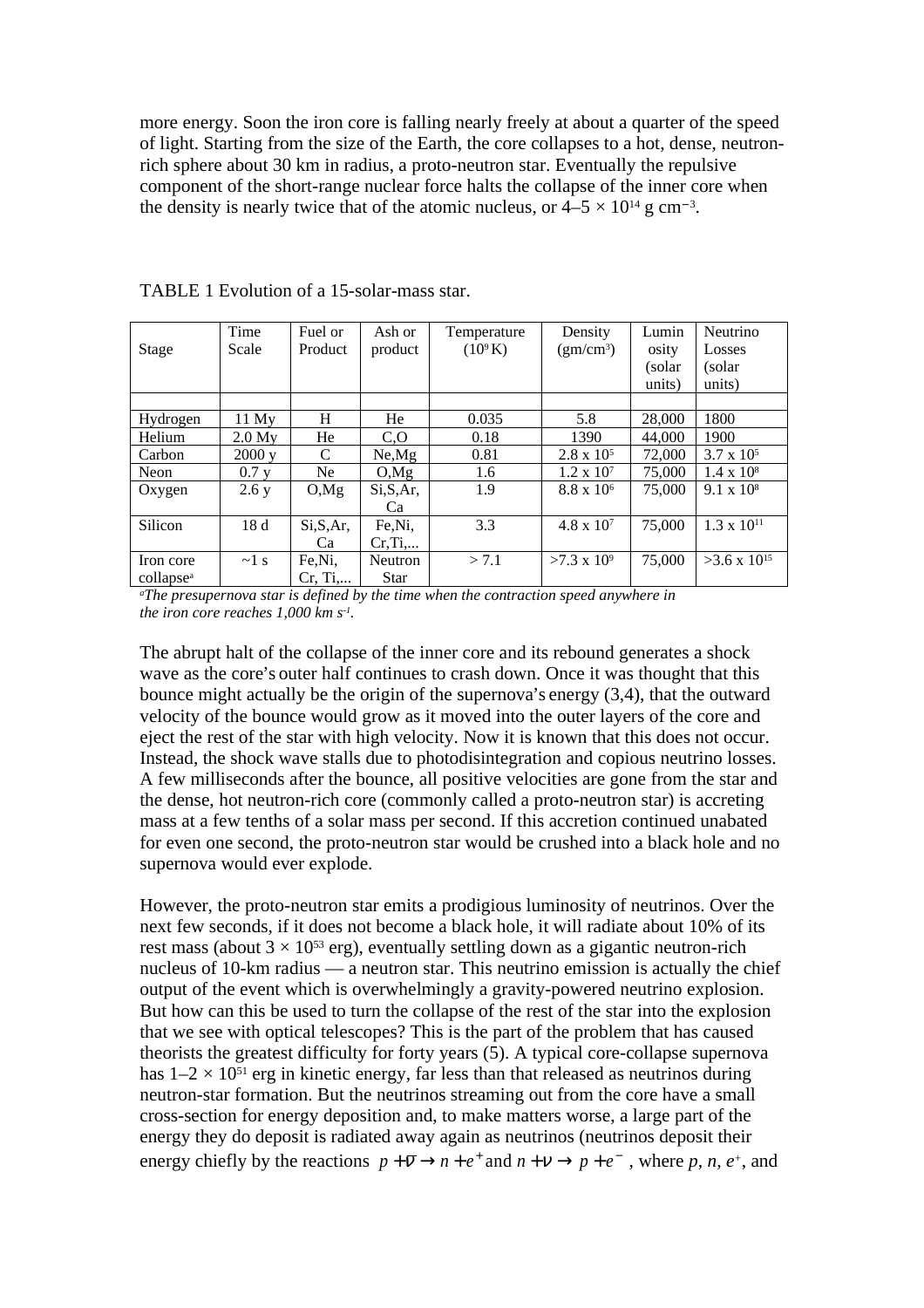*e* <sup>−</sup> are the proton, neutron, positron and electron respectively; they are radiated away by the inverse of these same reactions). The efficiency for absorption and re-emission depends upon the density and temperature structure around the neutron star, and this, in turn, depends upon some complicated fluid mechanics (6). There is also a threshold of energy that must be deposited in a brief time to overcome the 'ram pressure' of the infalling matter, which, as we noted, is rapidly accreting (7).

The current frontier in in research into core-collapse supernovae centres on multidimensional simulations of the contracting proto-neutron star and neutrino energy deposition in its immediate surroundings. If this neutrino-powered model is to work, neutrino energy deposition must inflate a large bubble of radiation and electron– positron pairs surrounding the neutron star. The outer boundary of this inflating bubble becomes the outgoing shock wave that ejects the rest of the star and makes the explosion (Fig. 2). Because the entropy is high at the base of this bubble, it is convectively unstable. This convection has salutary effects: it cools the regions where the neutrinos are depositing their energy and thus reduces subsequent losses; and it carries the energy deposited in a small region to large radii where it can work effectively against the infalling matter at the shock. Only recently has it been realized that convection also conspires with a generic instability of the accreting shock against non-radial deformation (8,9). This leads to asymmetries whose dominant mode, in non-rotating cases, can be dipolar(10, 11) (Fig. 3). Matter flows in on one side of the proto-neutron star, is heated by neutrino energy deposition, and flows out on the other.

This 'jet engine' aspect of the explosion can only be seen in calculations that carry at least half of the whole core on the grid (many previous calculations only examined quadrants), and it might offer a physical explanation for the so called 'kicks'observed in young neutron stars. Typical pulsars are observed to be travelling with a large random velocity (12), averaging 300–400 km s−<sup>1</sup> (values of more than 1,000 km s−<sup>1</sup> are sometimes seen). Even with no rotation, the dipole pattern of convection breaks the spherical symmetry and provides a preferred axis. This axis is chosen randomly — an example of spontaneous symmetry breaking. Convective motion and asymmetric mass ejection then lead to a kick of the neutron star in the opposite direction. The expanding debris of the exploding star is deformed and its composition stirred up, with elements made deep inside mixed to the outside — as seen, for example, in the Cassiopeia A supernova remnant (13). The calculations also give acceptable remnant neutron-star masses (about 1.4 solar masses) and explosion energies for a particular parameterization of the contraction and neutrino emission of the core of the proto-neutron star.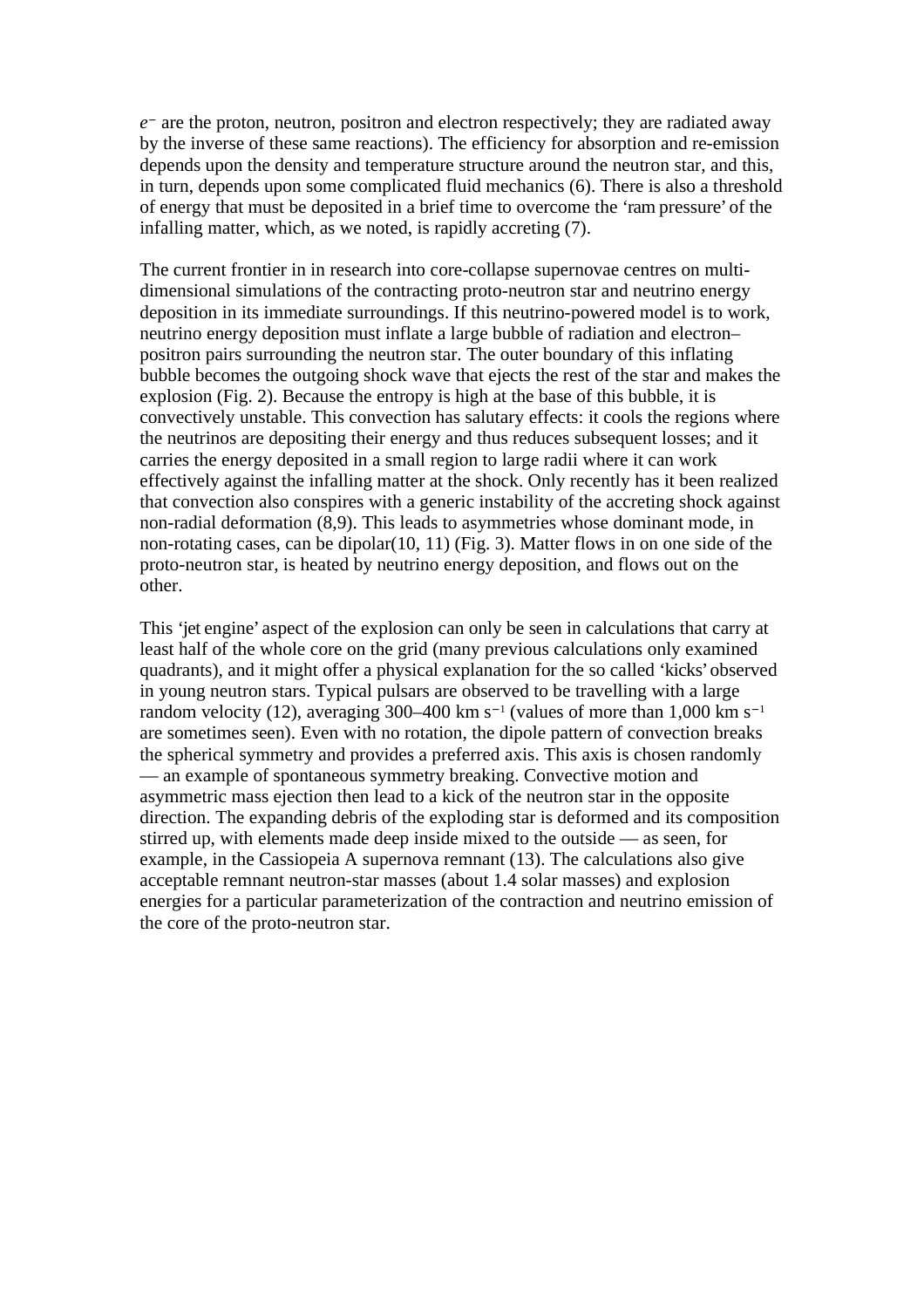

 **Figure 2:** *Looking into the heart of a supernova (14). Four snapshots show the vigorous boiling of the neutrino-heated, convective region around the nascent neutron star. Buoyant bubbles of hot matter moving outwards appear bright red and yellow. These are bounded by a shock wave, which expands outwards, disrupting the star. The images, from top left to bottom right, show the structure at 0.1, 0.2, 0.3, and 0.5 seconds after the shock is born. At these times, the shock has an average radius of about 200, 300, 500, and 2,000 kilometers, respectively.*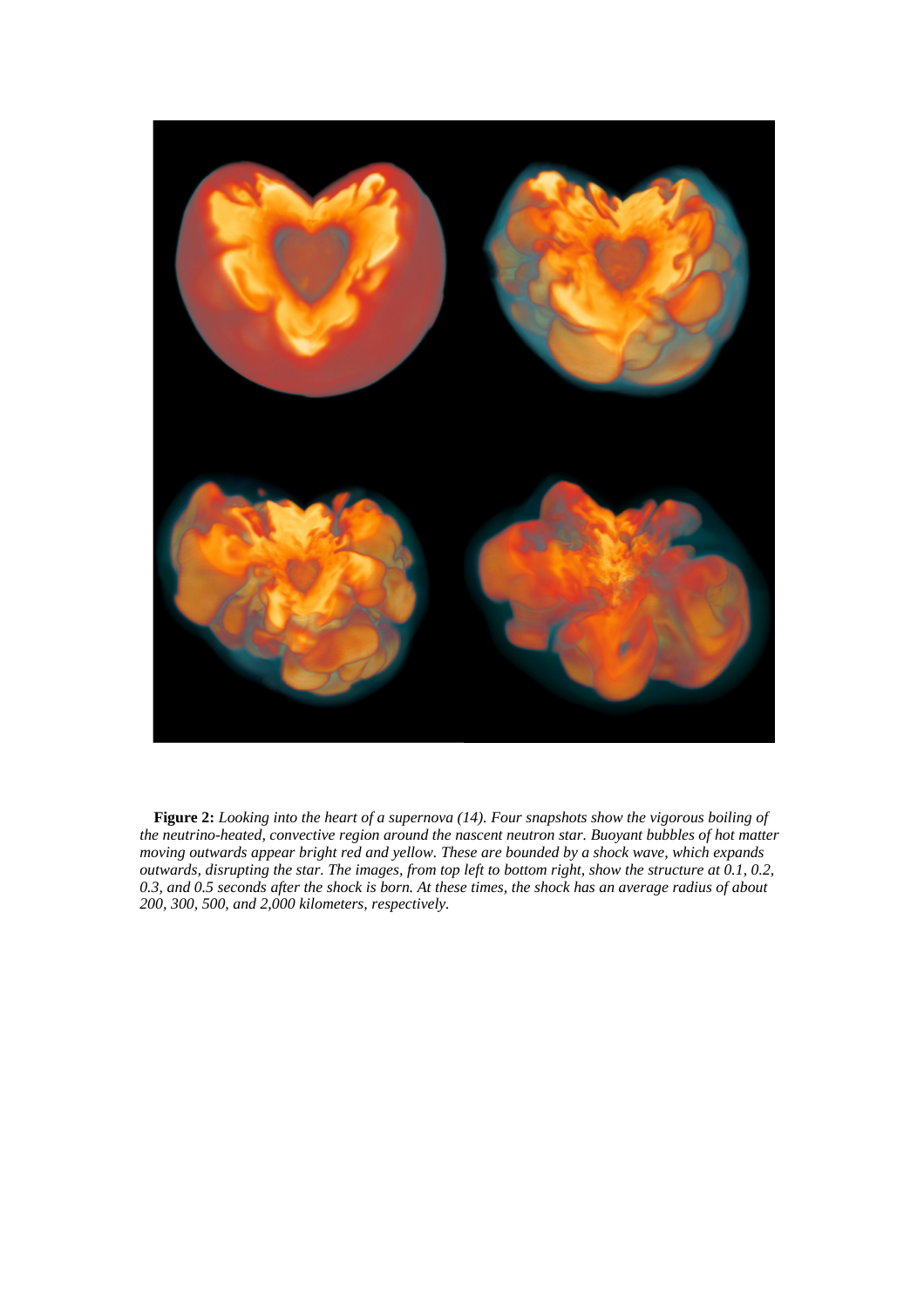

 **Figure 3:** *Accretion onto the nascent neutron star shows a dipolar character (15). Cool matter (visible in red in the blow-up on the right) falls and is funnelled onto one side of the neutron star (black circle at the center), while neutrino-heated, hot ejecta flows out on the other. This 'jet engine' can accelerate the neutron star to velocities of several hundred kilometres per second within the first second of its life. At that same time, the supernova shock wave (blue, enveloping surface) is already well on its way through the exploding star (left panel), being pushed by the buoyant bubbles of neutrino-heated gas. Although the calculation was followed in three spatial dimensions, the initial model was spherically symmetric and was not rotating.*

However, parameter-free multi-dimensional models, with neutrino transport included consistently throughout the entire mass, yield ambiguous results on the key issue of whether the star actually explodes. At least four groups worldwide are currently attacking this problem with two- and three-dimensional simulations that tax the world's fastest supercomputers. The problem is very difficult. Not only must the whole neutron star be carried in a simulation with high resolution, but the transport and interactions of six varieties of neutrinos (electron-, muon- and tau-neutrinos and their anti-particles) must be followed. The resolution must be high, so as not to make the numerical viscosity too great to follow the convection properly. Three spatial dimensions is preferable to two because the convection may have different properties if cylindrical symmetry is enforced. The neutrino radiation, which is non-thermal, may have important angular structure as it moves from the 'optically thick'to transparent regions. Many energy groups and angle groups must be carried in calculations with of order one billion spatial mesh points. The different groups studying the problem use different approximations and, to this point, no one has carried out a definitive three-dimensional simulation using neutrino physics and resolution that give the world-wide community confidence in the results. Those calculations that have been carried out in various approximations give results ranging from vigorous explosions (16,17), to marginal failures (18), to outright failures (19).

But there is good reason to hope that this 65-year theoretical odyssey might be coming to a conclusion. With recent advances in computer technology and the worldwide development of the necessary multi-dimensional radiation-hydrodynamics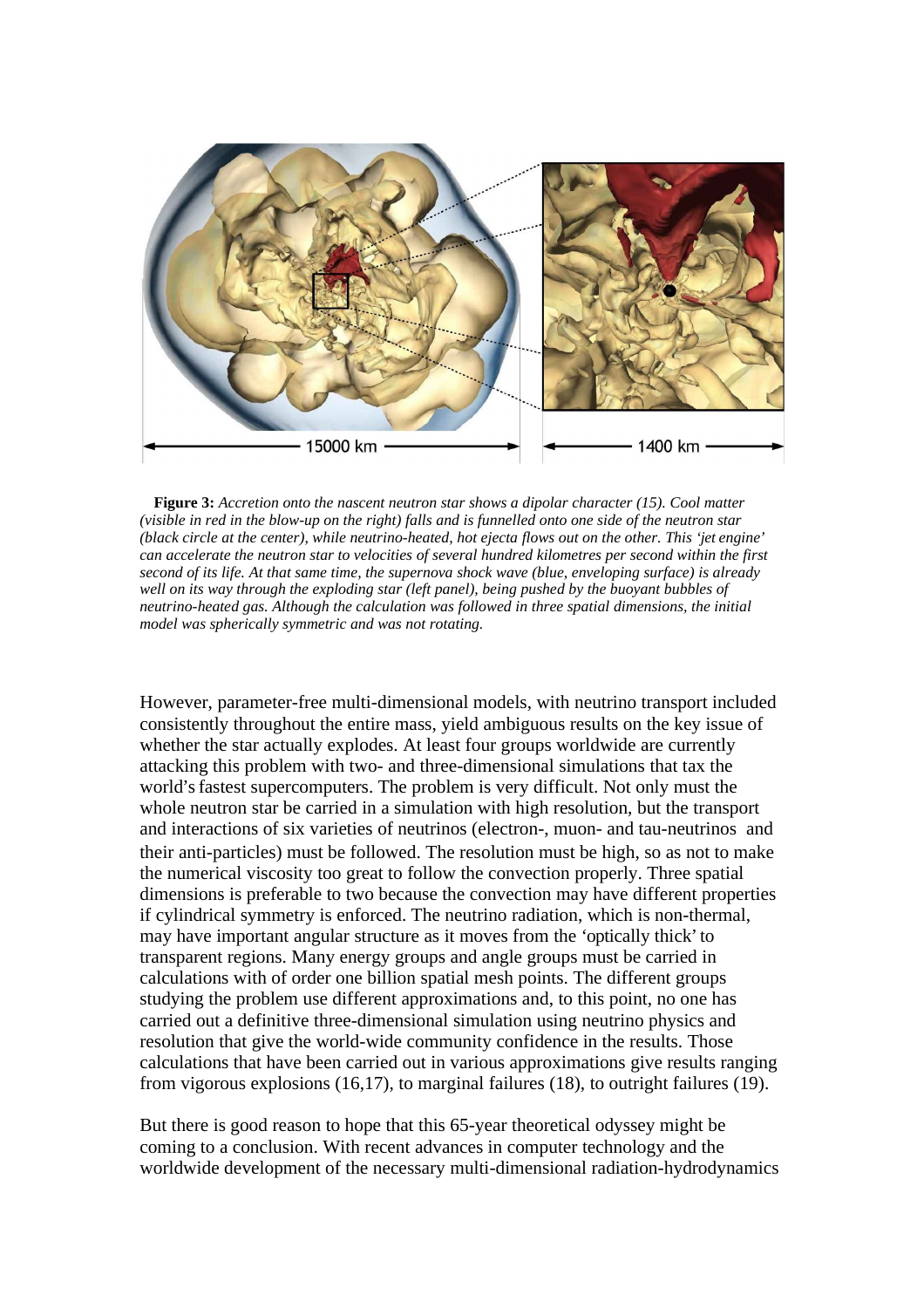codes, a definitive calculation of the simplest non-rotating, non-magnetic model using standard neutrino physics should be within our grasp in the next few years. Several groups are gearing up for the task (18,20,21,22). These results will either resolve a long standing problem about how massive stars die or show that new physics is needed. Both are exciting prospects. The new physics could include the effects of rotation and magnetic fields, revisions to the high-density equation of state used to describe the neutron star interior, or changes to neutrino physics.

It should be noted however, that there is really not just one supernova problem but many, because the outcome depends on the mass of the star. More massive stars develop bigger iron cores, eventually so large that they hover on the cusp of becoming black holes when they collapse. The matter that surrounds the iron core in shells of silicon and oxygen has higher density in the more massive stars and accretes more rapidly. A successful outgoing shock is harder to get started. It may well be that the range of masses that actually explodes by forming a neutron star is limited (23). The probable existence of stellar mass black holes in many binaries (24) suggests that sometimes supernovae make black holes, not neutron stars. Conversely, stars on the lighter end of the mass range — stars of 8–11 solar masses — have outer layers that are very loosely bound and may be relatively easy to explode (25,26). These stars, however, do not eject enough mass to explain the origin of abundant heavy elements such as oxygen, magnesium, silicon, sulphur and calcium.

One of the major handicaps of supernova theory is the scarcity of direct observations of the events that transpire in the supernova core. One can learn indirectly from the light curves, spectra and the ejected chemical elements, but direct obervations are only possible using neutrinos or gravitational radiation. So far, observations of neutrinos from one supernova, SN 1987A, have shown that a neutron star formed of the anticipated binding energy, diffusion time scale, and approximate mass (27), but the number of detected neutrinos was small. Measurements from a future supernova in the Milky Way (28, 29) will provide more information, including limits on the rotation rate. Large underground experiments to capture these ghostly and ethereal signals are under construction at various places around the globe.

# ROTATION AND GAMMA-RAY BURSTS

The 'standard model' for core-collapse supernovae that has been described either ignores rotation or considers it an afterthought in an explosion principally energized by neutrinos. This assumption has never been universally accepted (30–33) and recent observations of gamma-ray bursts (GRBs) in simultaneous conjunction with supernovae (34,35) have shown that, at least in some cases, it is demonstrably false.

GRBs — intense flashes of gamma-rays lasting about 20 seconds and coming from cosmological distances — are produced by highly relativistic collimated outflows (with Lorentz factors,  $\Gamma = (1 - (u/c)^2)^{-1/2} > 200$ , where *u* is the outflow velocity) (36). A typical GRB involves a jet with an opening angle of about 5 degrees (37). Supernovae have been seen in conjunction with GRBs on at least three occasions and it may be that they accompany all GRBs of the so-called 'long soft' variety (the most common kind) (38). Those GRB-supernovae that have been studied in detail have unusual spectra and light curves suggesting a high mass and very high energy about 10<sup>52</sup> erg, or 10 times that of a typical supernova. The term 'hypernova' is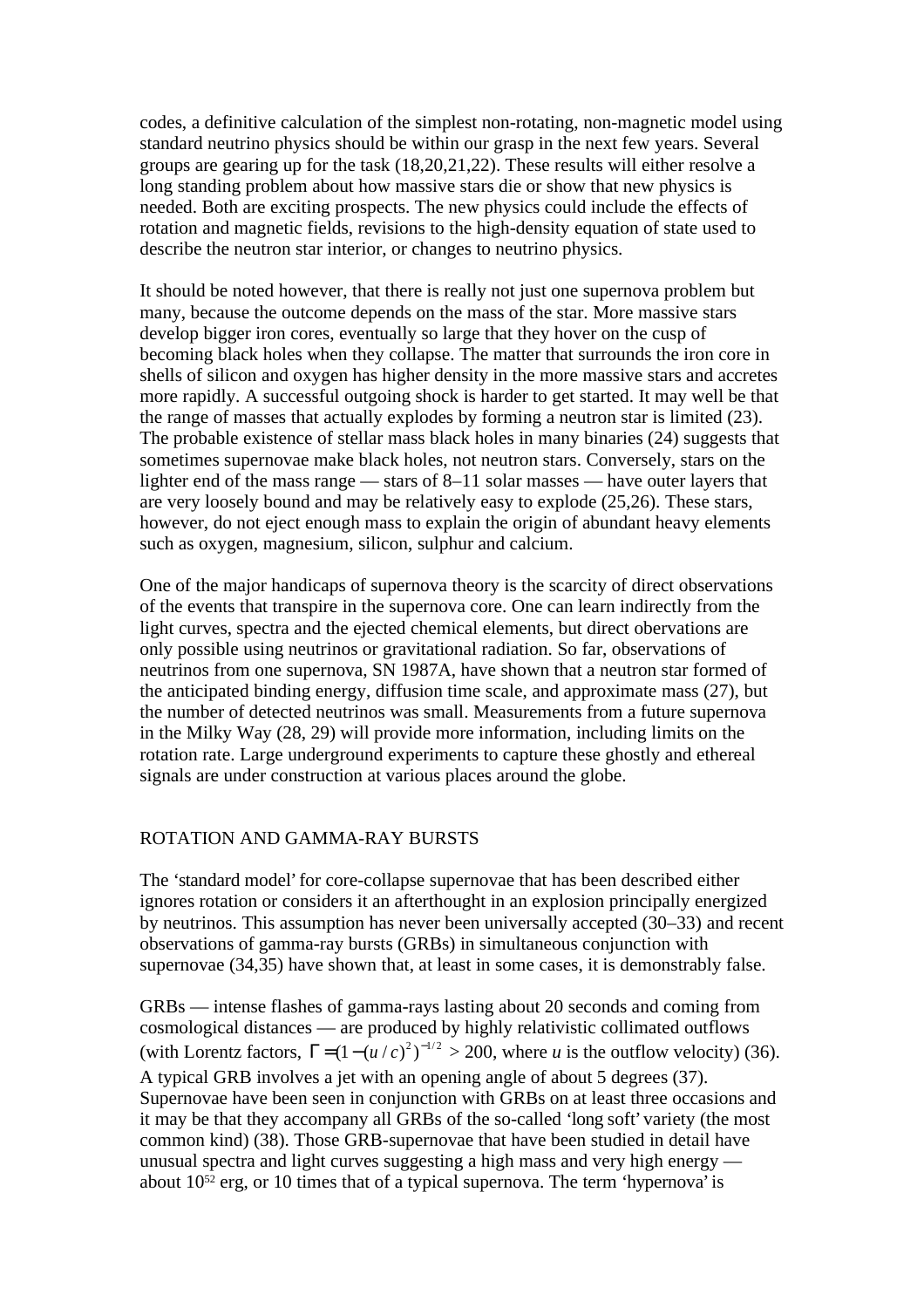sometimes applied. No spherically symmetric model, even with an energy of 10<sup>52</sup> erg, is capable of accelerating sufficient mass to the necessary high speeds, and any spherical explosion is inconsistent with the beaming observed in GRBs. These events, which must also be the deaths of massive stars, have a broken symmetry.



**Figure 4:** *The collapse of a the core of a rapidly rotating 14 solar mass helium core yields a black hole and a centrifugally supported accretion disk (42). a, This image, representing an area 1,800 km across, shows the density structure 20 seconds after the black hole has formed and begun to accrete. At this point, the black hole mass is 4.4 solar masses, corresponding to a radius of 14 km, and the accretion rate has been 0.1 solar masses per second for the last 15 seconds. The highest densities (dark red) are about 10<sup>9</sup> g cm*−*<sup>3</sup> ; the lowest along the axis near the hole, 10<sup>7</sup> g cm*−*<sup>3</sup> . In this collapsar model, jets initiated either by magnetic processes in the disk or by the rotating black hole itself propagate up the axis, exit the star and eventually produce gamma-ray bursts. b, A jet exiting the star, which has a radius similar to that of the Sun. The time here is 8 seconds after the jet originated in the centre.*

All credible models of long-soft GRBs so far rely on very rapid rotation to produce either a neutron star rotating nearly at the point of centrifugal break up (39,40), or a black hole and an accretion disk  $(41)$  — a 'collapsar'. The rotational axis gives a natural preferred direction for the propagation of a jet (42) (Fig. 4). Neutrinos play a role in some of these models, but the observed supernova energy is much greater than what they are able to transport. It seems certain that long-soft GRBs are rotationally powered supernovae. However, even correcting for the fact that we only see a GRB if we are in the solid angle of its beam, GRBs are associated with but a small fraction of all supernovae, roughly a few tenths of a percent (43). The physics that drives them therefore need not necessarily be the same as for ordinary supernovae. But if it is not, what causes a star to follow one path towards death rather than another? Is there a continuum of events, some in which rotation dominates, some in which it is negligible, and others in between? Or is rotation (and the accompanying magnetic fields that differential rotation generates) a necessary component of all supernova explosions?

The answer may lie in the evolution of a star when it was younger (44) and perhaps even the characteristics of its formation — especially its composition and angular momentum. Massive stars with a composition like that of the sun spend a phase of their lives as red supergiants. During that phase, their outer layers expand by a factor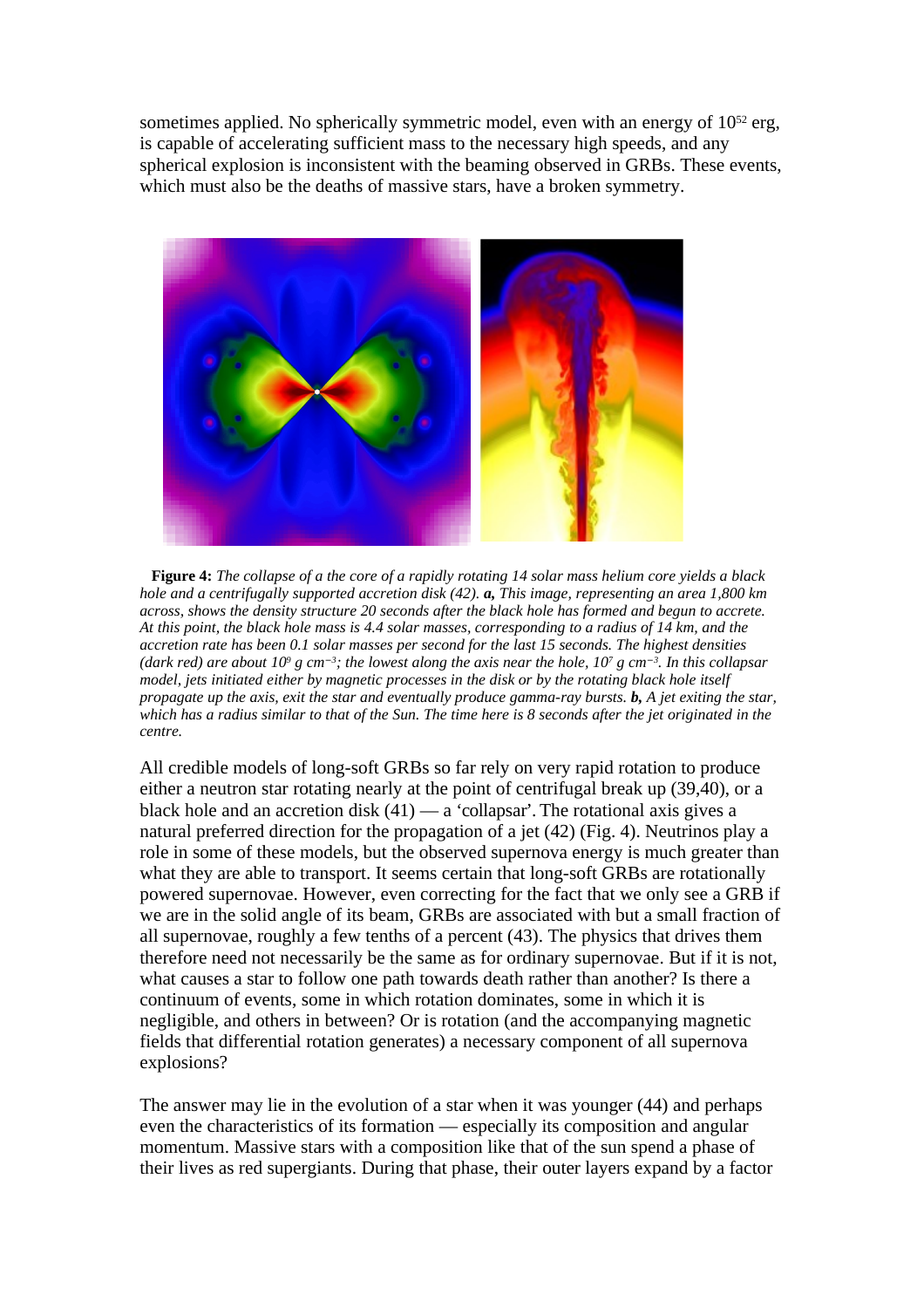of several hundred and, no matter what their initial angular momentum, rotate very slowly. The shear between this slowly rotating envelope and the rapidly rotating, denser core tends to slow down the rotation of the latter. Magnetic fields that thread both the envelope and core may be particularly efficient at doing this (45). If the star does not lose its envelope rapidly, either to a wind or a binary companion, it will be slowed too much to emit a GRB. Instead, it will have an explosion where rotation plays, at most, a secondary role and it will leave behind a pulsar rotating at a typical rate, with a period of 10–20 ms. This is probably the path taken by most massive stars (46).

If the star is able to bypass red-giant formation — as it might if it rotates fast enough on the main sequence (47,48), or if it quickly loses its envelope to a companion star — the core will retain its rapid rotation. But this is only the first hurdle, because stripped-down helium stars, called Wolf-Rayet stars, are known to lose mass at a rapid rate. Mass loss carries away the angular momentum and, for currently accepted loss rates, Wolf-Rayet stars of solar composition would not retain enough angular momentum to become a GRB. However, the mass-loss rate depends on the metal content of the primordial star, especially the fraction of iron (49). The many atomic lines of iron trap momentum from the outgoing radiation causing the surface layers to blow away. Low-metallicity Wolf-Rayet stars, deficient in iron, may retain enough mass and angular momentum to make a GRB provided their metallicity is less than about 20% that of the Sun (47).

Much of this picture is controversial and still to be fleshed out, but it does point to a tantalizing synthesis in which the supernovae that are most common today, and the neutron stars they leave behind, are the result of neutrino-powered explosions. The resulting pulsars rotate slowly and have large velocities. But as the heavy-element content of the gas-making stars goes down, an increasing fraction of the most rapidly rotating stars would die a different sort of death, one in which magnetic fields played a major role. Black hole formation would be common and collapsars and rapidly rotating neutron stars would be more abundant — although still a small fraction of all massive-star deaths. In the distant past, before supernovae had contaminated the pure hydrogen and helium of the Big Bang with heavier elements, the metallicity was quite low. Although islands of low metallity remain today — for example, in galaxies such as the Small Magellanic Cloud — violent events like gamma-ray bursts would be chiefly a phenomenon of the young universe.

#### ELEMENT PRODUCTION BY THE R-PROCESS

Roughly one half of the isotopes heavier than the iron group show evidence of having been produced on a very rapid time scale (of the order of one second) in a high temperature environment by a very high flux of neutrons (more than 10<sup>20</sup> neutrons per cm<sup>3</sup>, at temperatures greater than  $10^9$  K $)(50)$ . These are referred to as the r-process nuclei (where 'r'stands for rapid neutron capture). The necessary conditions can only be achieved in explosive situations, and it has long been thought that supernovae are the most likely production site, although a frequently mentioned alternative is merging neutron stars (51). The latter is probably ruled out as the dominant r-process source, since the low rates of occurrence would lead to r-process enrichment that is not consistent with observations (52). Neutron-rich winds or jets from GRB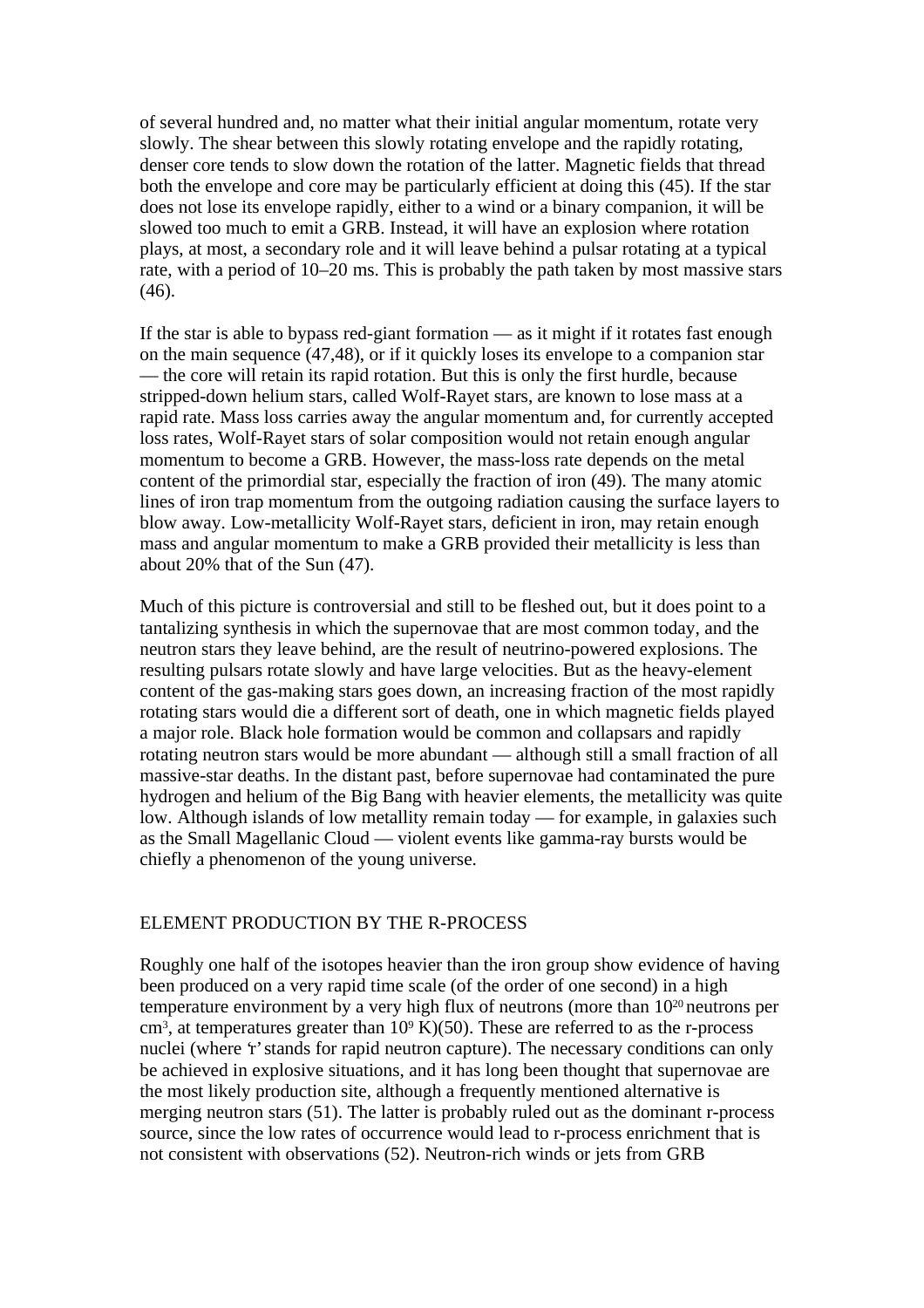supernovae, which are discussed as yet another potential r-process source (for example, in ref. 53), might face similar problems.

Within supernovae, the necessary conditions to achieve solar abundances through the r-process exist only in the innermost ejecta, closest to the neutron star (Fig. 5). There, the intense flux of neutrinos flowing out of the cooling neutron star blows a neutronrich 'wind',which lasts about 10 seconds. The explosion has already ejected most of the stellar material in the near vicinity and it is thought that the composition of the wind reflects chiefly the properties of the compact object rather than those of the star that made it. The production of the r-process is therefore primary, in the sense that the same set of relative abundances would result from a neutron star produced long ago by a star with a low initial concentration of heavy elements as from a star today. Observations are consistent with this result. Very old, metal deficient stars display the same elemental ratios for their heavy elements as the r-process abundance ratios in the Sun (54). Because r*-*process nucleosynthesis depends upon the properties of the neutron star when the supernova was only a few seconds old, it is a powerful constraint on the physics of the explosion. It directly samples the neutrino luminosities and temperatures.

To see this, one must delve more deeply into how the r-process works. As electron neutrinos and their anti-particles stream out, some of them interact with matter in the neutron star's atmosphere. At such early times, the atmosphere is so hot that it consists of radiation, electron–positron pairs and unbound neutrons and protons — much like the early Universe. Each interaction of a neutrino and a neutron makes a proton and an electron. Conversely, antineutrinos plus protons make neutrons and positrons. A given nucleon will interact many times with both neutrinos and antineutrinos before gaining sufficient energy to escape, so the steady-state ratio of neutrons to protons comes to reflect the ratio of the fluxes of the two kinds of neutrinos and their energies (the cross-section for interaction with neutrinos goes as the neutrino energy squared). After one second, the fluxes of neutrinos and antineutrinos are almost the same, but the antineutrinos are hotter because the outer layers of the neutron star are neutronrich and antineutrinos pass through these layers with greater ease than neutrinos do. Because of this higher mean energy of the antineutrinos, the steady-state abundances in the wind favour an excess of neutrons compared with protons.

As the wind flows out, it cools. Starting at about 10 billion K, the nucleons begin to combine with one another to make <sup>4</sup>He nuclei, also known as α-particles. Each αparticle formed removes two neutrons and two protons from the wind, but since there are fewer protons than neutrons, this eventually results in a wind consisting mostly of α-particles and free neutrons. Neutrons do not capture on α-particles since <sup>5</sup>He is very unstable. But, at 5 billion K, some of the  $\alpha$ -particles start to assemble into heavier nuclei, especially those in the iron group. This leaves a mixture of (mostly) α-particles, neutrons and a few iron-group nuclei. During the next seconds, as the temperature cools to 1 billion K, hundreds of free neutrons are captured by these few heavy nuclei, producing the *r*-process (Fig. 5).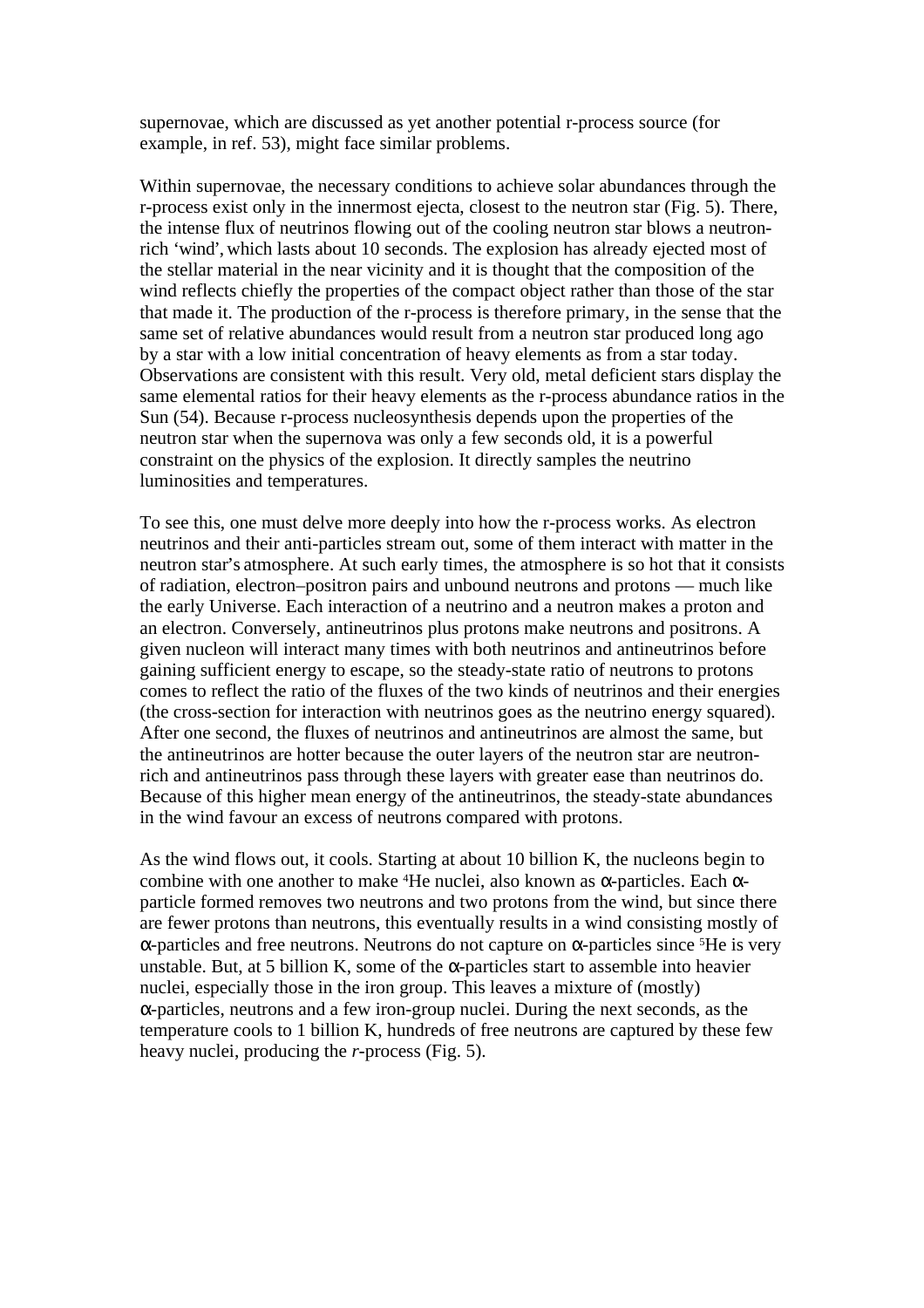

 **Figure 5:** *Neutrinos (*νe,νμ,ντ *and their anti-particles) drive a wind from the surface of the cooling proto-neutron star (PNS) creating the r-process isotopes. The wind begins as a flux of neutrons and protons lifted from the surface of the PNS (here 1.4 solar masses and 10 km in radius) by neutrinos originating at the "neutrinosphere"(R*ν). *As these nucleons flow out, an excess of neutrons is created by the capture of anti-neutrinos on protons. As the nucleons cool, all the available protons combine with neutrons to make* α*-particles until one is left, in the orange region, with a mixture of only* α*-particles and unbound neutrons. Further cooling leads to the assembly of a few* α*-particles into nuclei in the iron group ("seed") by reactions involving neutrons and* α*-particles (green region). As the temperature declines still further, from 3 billion K to 1 billion K, all neutrons are captured on this seed making the heavy r-process nuclei. Since the efficiency of the reactions that assemble* α*-particles into seed increases with the density, lower density in the wind keeps the number of seed small and makes the number of neutrons that can be captured on each larger.*

When it works, it works well (55). About 10<sup>-5</sup> solar masses of wind material is ejected and  $10 - 20\%$  of that is r-process (the rest is helium). This is what is needed when the ejecta of the 10<sup>8</sup> supernovae that have happened in our Galaxy are all added up, mixed with the rest of the gas, and compared with abundances found in the Sun (which collapsed out of this gas). Unfortunately, the devil is in the details and when carefully calculated, the wind properties do not quite give what is needed. At a given temperature, the wind is about 4 times too dense. With the higher density, too many α-particles reassemble into heavy nuclei, making the neutron-to-heavy-nuclei ratio far too small to make r-process nuclei with atomic mass 200.

Since the essential aspects of this model were laid out a decade ago, numerous studies have confirmed this basic result. In the simplest one-dimensional models with no rotation or magnetic fields, elements above atomic mass 100 are not made by the rprocess. The relevant cross-sections are well determined, so something must be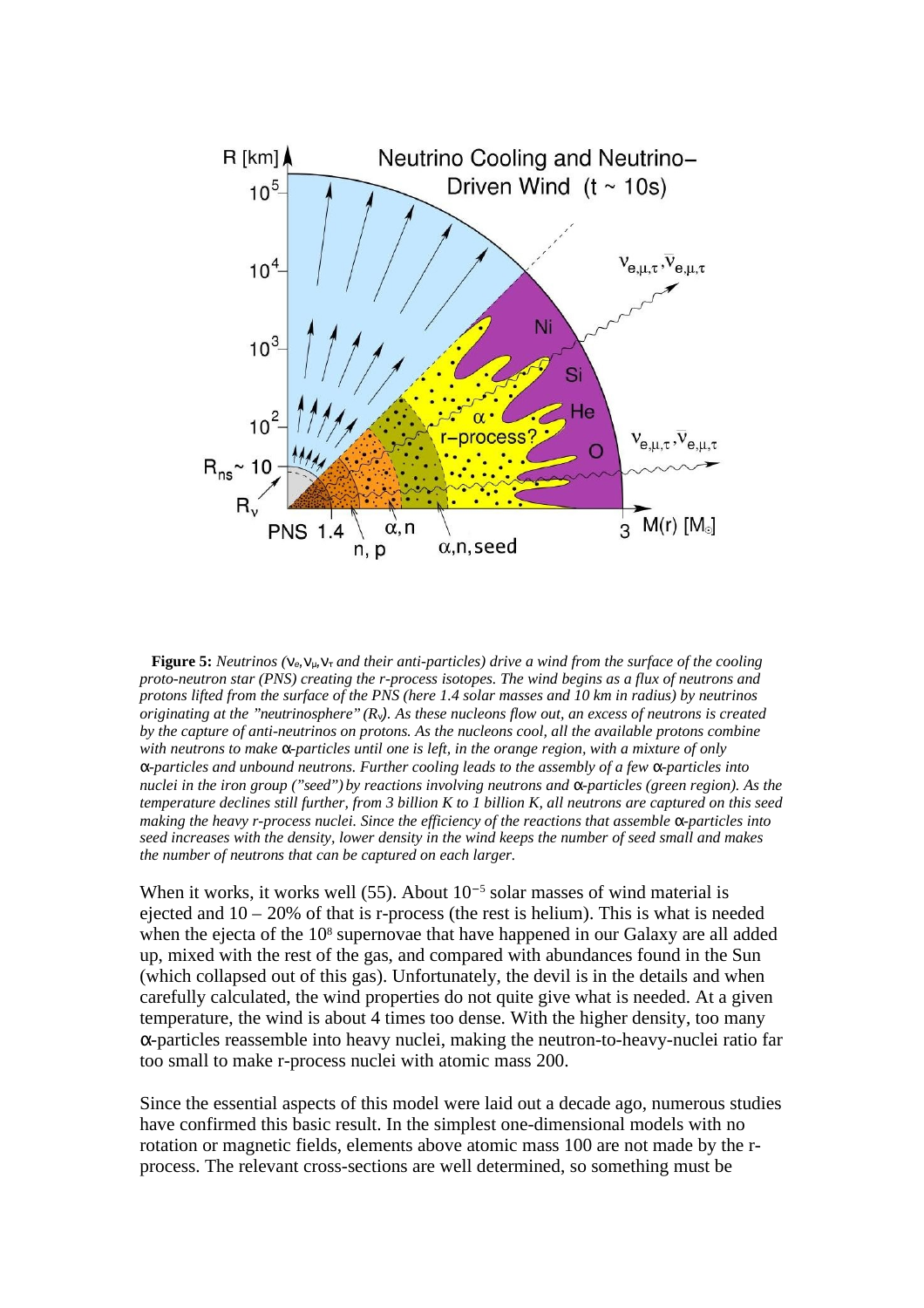missing in the explosion model. One must either forsake this very promising site for the r-process or add something new.

The missing ingredients may, once again, be rotation and magnetic fields. Confining the outward flow of the wind with a magnetic field allows more neutrino capture, more energy deposition, and hence a lower density in the expanding material (56). Adding just a small amount of energy further out in the wind, after the mass-loss rate has already been determined, could also significantly reduce the density where the rprocess occurs. Shortening the time scale by increasing the wind velocity also helps. Perhaps energy is put in by magnetic reconnection following the wrapping up of a seed field by rotation (57), or by acoustic waves(57,58) or Alfven waves from the neutron star (59). It is not clear if the necessary magnetic fields and rotation are so large as to have a direct influence on the explosion mechanism or to break its spherical symmetry, but something beyond the standard, non-rotating, non-magnetic model is strongly suggested.

# **CONCLUSION**

Despite continued uncertainty regarding the fundamental question of whether nonrotating massive stars are able to explode by neutrino energy transport alone, progress is being made. In a few years, we should know whether standard physics can give explosions and explain the high peculiar velocities seen for pulsars without invoking magnetic fields, rotation or modified descriptions of basic neutrino physics. Even if they turn out to be unimportant to the explosion mechanism, rotation and magnetic fields may be essential to explain the r-process and are definitely crucial to understanding GRBs. The tantalizing possibility exists of a grand synthesis in which the most common supernovae are the aftermath of neutrino explosions in slowly rotating stars, whereas rare, hyper-energetic phenomena such as GRBs are phenomena at the other end of a spectrum of stellar evolution in which rotation is the key variable. We should know soon.

# ACKOWLEDGEMENTS

This work was supported by the SciDAC Program of the US Department of Energy (DC-FC02-01ER41176), the National Science Foundation (AST 02-06111), NASA (NAG5-12036), and the German Research Foundation within the Collaborative Research Center for Astroparticle Physics (SFB 375) and the Transregional Collaborative Research Center for Gravitational Wave Astronomy (SFB-Transregio 7).

# REFERENCES

 1) Hillebrandt, W., and Niemeyer, J. Type Ia Supernova Explosion Models *Annual Reviews of Astronomy and Astrophysics,* **38**, 191 – 230 (2000)

 2) Baade, W., and Zwicky, F. On Supernovae *Proceedings of the National Academy of Science,* 20, 254–259 (1934)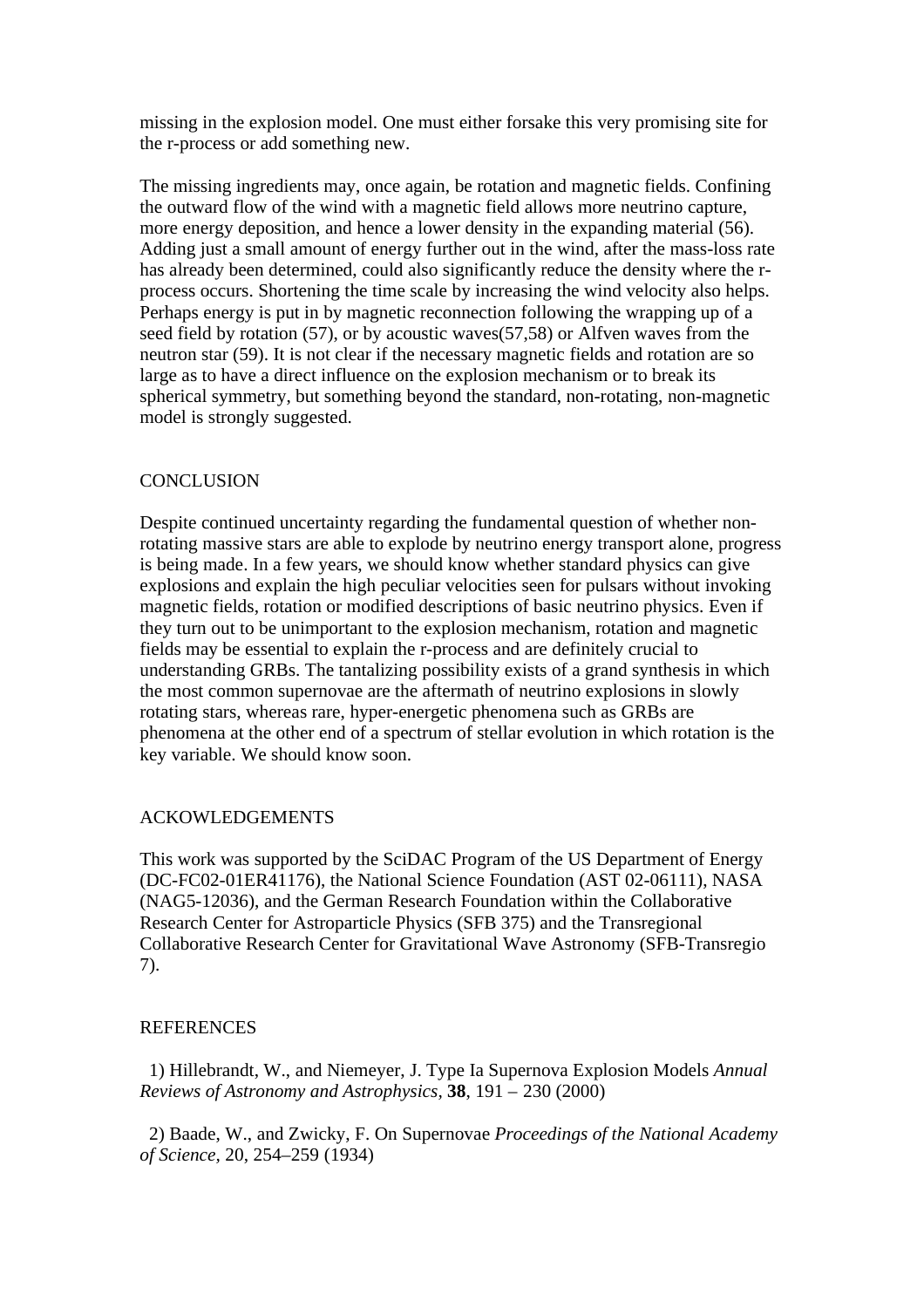3) Colgate, S. A., and Johnson, M. H. Hydrodynamic Origin of Cosmic Rays *Physical Review Letters*, **5**, 235–238 (1960)

4) Baron, E., Cooperstein, J., and Kahana, S. Type II supernovae in *12Msun* and *15Msun* stars: The equation of state and general relativity *Physical Review Letters*, **55**, 126- 129 (1985)

 5) Colgate , S.A., and White, R.H. The Hydronamic Behaviour of Supernovae Explosions *Astrophysical Journal*, **143**, 626– 681 (1966)

6) Bethe, H.A., and Wilson, J.R. Revival of a Stalled Supernova Shock by Neutrino Heating *Astrophysical Journal,* **295**, 14 – 23 (1985)

7) Bethe, H. A. Supernova mechanisms *Rev. Mod. Phys.*, 62, 801 – 867 (1990)

 8) Foglizzo, T. Non-radial instabilities of isothermal Bondi accretion with a shock: Vortical-acoustic cycle vs. post-shock acceleration *Astronomy and Astrophysics*, **392**, 353– 368 (2002)

 9) Blondin, J.M., Mezzacappa, A., and DeMarino, C. Stability of Standing Accretion Shocks,with anEye towardCore-Collapse Supernovae *Astrophysical Journal*, **584**, 971– 980 (2003)

 10) Chandrasekhar, S., in *Hydrodynamic and Hydromagnetic Instability*, Dover Publications, New York, p 231 – 237 (1961)

 11) Scheck, L., Plewa, T., Janka, H.-T., Kifonidis, K., Müller, E. Pulsar Recoil by Large-Scale Anisotropies in Supernova Explosions *Physical Review Letters*, **92**, 011103 (2004)

 12) Arzoumanian, Z., Chernoff, D. F., and Cordes, J. M. The Velocity Distribution of IsolatedRadio Pulsars *Astrophysical Journal,* **568**, 289 - 301 (2002)

 13) Hwang, U. *et al.* A Million Second*Chandra* View ofCassiopeia A *Astrophysical Journal,* **615**, L117–L120 (2004)

 14) Scheck, L., Janka, H.-Th., et al., in preparation for *Astronomy and Astrophysics* (2005)

15) Janka, H.-Th., Scheck, L., Kifonidis, K., Műller, E., and Plewa, T., in *The Fate of the Most Massive Stars, Proc.of the Eta Carina Science Symposium*, ASP Conf. Series, 332, eds. R. Humphreys and K. Stanek, 363 – 373 (2005)

 16) Fryer, C. L., and Warren, M. TheCollapse ofRotating Massive StarsinThree Dimensions *Astrophysical Journal*, **601**, 391 – 404 (2004)

 17) Burrows, A., Hayes, J. and Fryxell, B. A. On the Nature of Core-Collapse Supernova Explosions *Astrophysical Journal*, **450,** 830 – 850 (1995)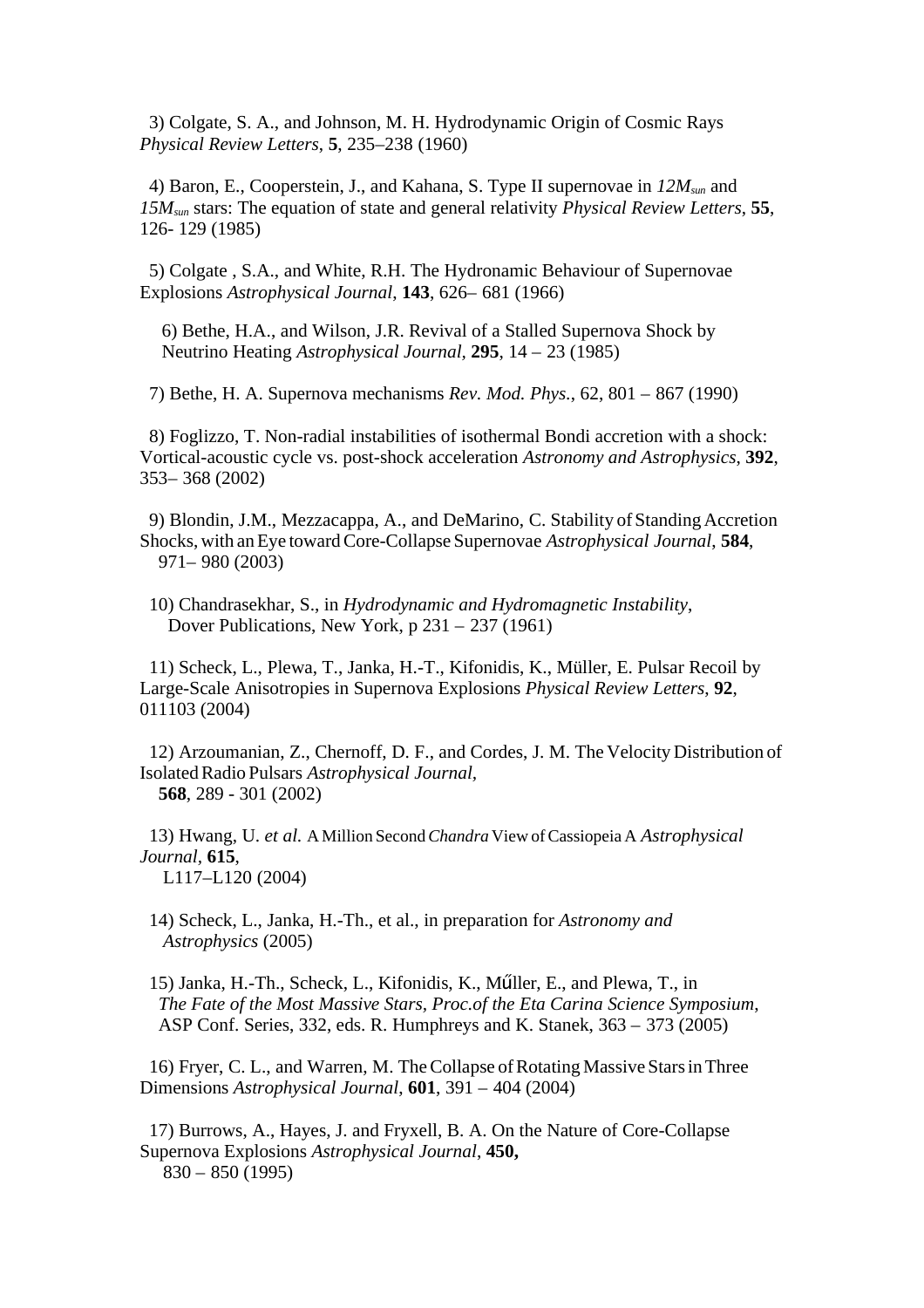18) Buras, R., Rampp, M., [Janka](http://xxx.lanl.gov/find/astro-ph/1/au:+Janka_H/0/1/0/all/0/1), H-Th., [Kifonidis,](http://xxx.lanl.gov/find/astro-ph/1/au:+Kifonidis_K/0/1/0/all/0/1) K. Two-dimensional hydrodynamic core-collapse supernova simulations with spectral neutrino transport. I. Numerical method and results for a 15 M\_sun star, *Astronomy and Astrophysics*, in press, astro-ph/0507135 (2005)

 19) Mezzacappa, A., Calder, A. C., Bruenn, S. W., Blondin, J. M., Guidry, M. W., Strayer, M. R., and Umar, A.S. An Investigation of Neutrino-driven Convection and the Core Collapse Supernova Mechanism Using Multigroup Neutrino Transport *Astrophysical Journal*, 495, 911– 926 (1998)

 20) Liebendörfer, M., Rampp, M., Janka, H.-T., and Mezzacappa, A. Supernova Simulations with Boltzmann Neutrino Transport: A Comparison of Methods *Astrophysical Journal*, **620**, 840 – 860 (2005)

 21) Cardall, C. Y., Lentz, E. J., and Mezzacappa, A. Conservative special relativistic radiative transfer for multidimensional astrophysical simulations: Motivation and elaboration *Physics Review D* **72**, 043007-1 – 043007-8 (2005)

22) [Walder,](http://adsabs.harvard.edu/cgi-bin/author_form?author=Walder,+R&fullauthor=Walder, R.&charset=UTF-8&db_key=AST) R., [Burrows,](http://adsabs.harvard.edu/cgi-bin/author_form?author=Burrows,+A&fullauthor=Burrows, A.&charset=UTF-8&db_key=AST) A., [Ott,](http://adsabs.harvard.edu/cgi-bin/author_form?author=Ott,+C&fullauthor=Ott, C. D.&charset=UTF-8&db_key=AST) C. D., [Livne,](http://adsabs.harvard.edu/cgi-bin/author_form?author=Livne,+E&fullauthor=Livne, E.&charset=UTF-8&db_key=AST) E., [Lichtenstadt,](http://adsabs.harvard.edu/cgi-bin/author_form?author=Lichtenstadt,+I&fullauthor=Lichtenstadt, I.&charset=UTF-8&db_key=AST) I., [Jarrah,](http://adsabs.harvard.edu/cgi-bin/author_form?author=Jarrah,+M&fullauthor=Jarrah, M.&charset=UTF-8&db_key=AST) M. Anisotropies in the Neutrino Fluxes and Heating Profiles in Twodimensional,Time-dependent, MultigroupRadiation Hydrodynamics Simulations of RotatingCore-Collapse Supernovae *Astrophysical Journal*, **626** 317 – 332 (2005)

 23) Fryer, C. MassLimits ForBlack Hole Formation *Astrophysical Journal*, 522, 413 – 418 (1999)

24) Begelman, M. C. Evidence for Black Holes *Science,* **300**, 1898 – 1903 (2003)

 25) Mayle, R., and Wilson, J. R. Supernovae from Collapse of Oxygen– Magnesium–Neon Cores *Astrophysical Journal*, **334,** 909 – 926, (1988)

26) Janka, H.-T., Buras, R., Kitaura Joyanes, F.S., Marek, A., Rampp, M., and Scheck, L. Neutrino-driven supernovae: An accretion instability in a nuclear physics controlled environment *Nuclear Physics A*, **758**, 19c-26c (2005)

 27) Arnett, W. D., Bahcall, J. N., Kirshner, R. P., and Woosley, S. E. Supernova 1987a *Annu. Rev. Astron, Astrophysics*, **27**, 629 – 700, (1989)

 28) Dighe, A.S., Keil, M.T., and Raffelt, G.G. Detecting the Neutrino Mass Hierarchy with a Supernova at IceCube *Journal of Cosmology and Astroparticle Physics*, **6**, 005, pages 1 –17 (2003)

 29) Müller, E., Rampp, M., Buras, R., Janka, H.-T., Shoemaker, D.H. Toward GravitationalWave SignalsfromRealisticCore-Collapse SupernovaModels *Astrophysical Journal,* **603**, 221–230 (2004)

 [30\) Hoyle,](http://adsabs.harvard.edu/cgi-bin/author_form?author=Hoyle,+F&fullauthor=Hoyle, F.&charset=UTF-8&db_key=AST) F. The Synthesis of the Elements from Hydrogen *MNRAS*, **106**, 343 – 383 (1946)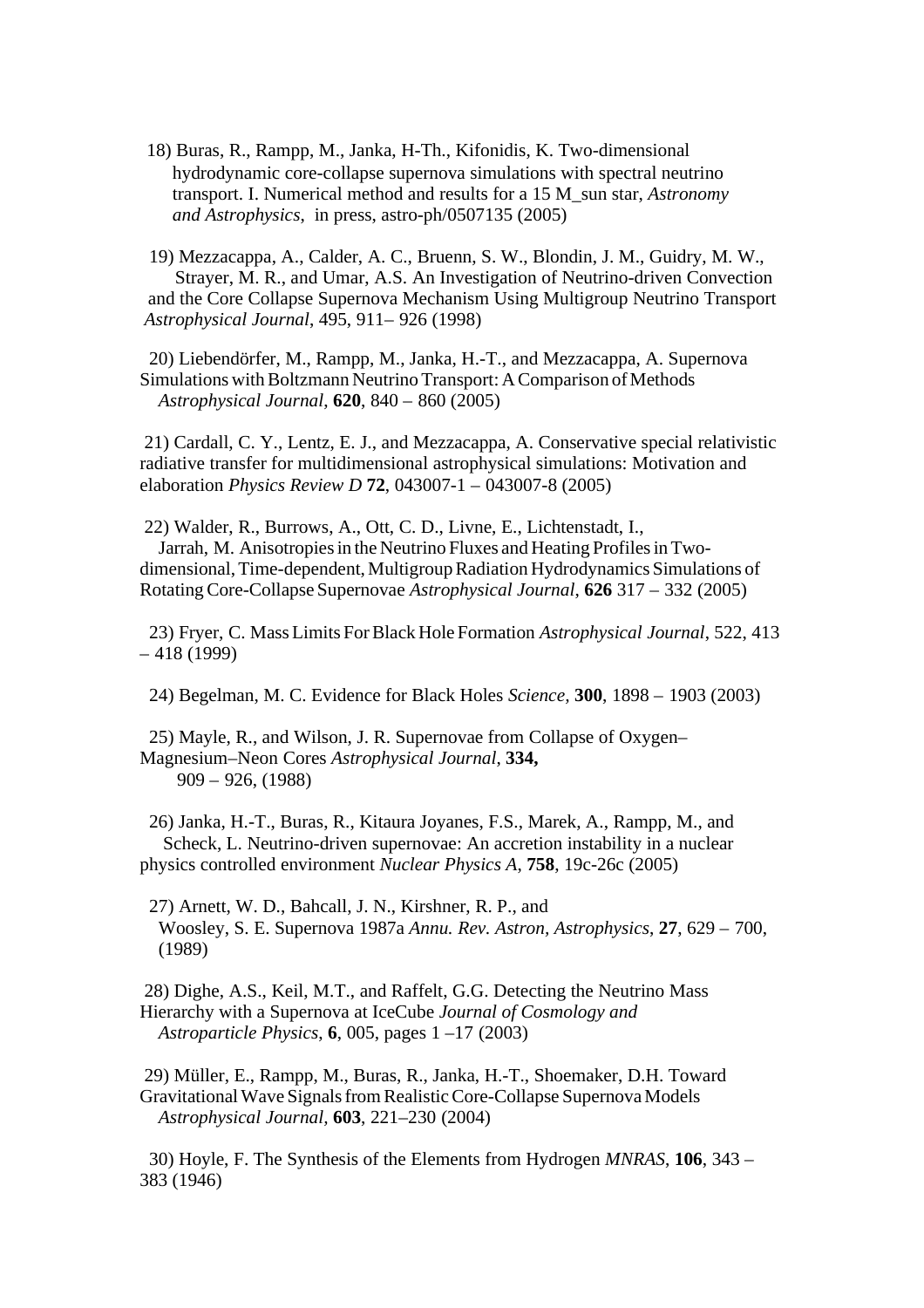31) Ostriker, J. P., and Gunn, J. E. Do Pulsars make Supernovae? *Astrophsyical Journal Letters*, **164**, L95 - L104 (1971)

 32) Leblanc, J. M., and Wilson, J. R. A Numerical Example of the Collapse of a Magnetized Star *Astrophysical Journal*, **161**, 541 – 552, (1970)

 33) Akiyama, S., Wheeler, J. C., Meier, D. L., and Lichtenstadt, I. The MagnetorotationalInstability inCore-Collapse SupernovaExplosions *Astrophysical Journal*, **584**, 954 – 970 (2003)

34) Galama, T. J., et al. An unusual supernova in the error box of the  $\gamma$ -ray burst of 25 April 1998 *Nature*, **395**, 670 – 672, (1998)

35) Hjorth, J., et al. A very energetic supernova associated with the  $\gamma$ -ray burst of 29 March 2003 Nature, *423*, **847** – 850, (2003).

36) Mészáros, P. Theories of Gamma Ray Bursts *Annual Reviews of Astronomy and Astrophysics,* **40**, 137 – 169 (2002)

 37) Frail, D. A., et al. Beaming in Gamma-RayBursts:Evidence for a StandardEnergy Reservoir *Astrophysical Journal Letters,* **562**, L55 – L58, (2001).

 38) Zeh, A., Klose, S., and Hartmann, D. H. A Systematic Analysis of Supernova Light in Gamma-RayBurst Afterglows *Astrophysical Journal*, **609**, 952 – 961 (2004)

 39) Wheeler, J. C., Yi, I., Hoeflich, P., and Wang, L. Asymmetric Supernovae, Pulsars,Magnetars, and Gamma-RayBursts *Astrophysical Journal,* **537**, 810 – 823 (2000)

 40) Vietri, M., and Stella, L. A Gamma-Ray Burst Model with Small Baryon Contamination *Astrophysical Journal Letters*, **507**, L45 – L48 (1998)

 41) MacFadyen, A. I., and Woosley, S. E. Collapsars: Gamma-RayBursts and Explosionsin "Failed Supernovae" *Astrophysical Journal*, **524**, 262 – 289 (1999)

 42) Zhang, W., MacFadyen, A., and Woosley, S. E., in preparation for the *Astrophysical Journal* (2005)

 43) Assuming a universe wide rate of gamma-ray bursts of 1000 per day and a supernova rate of 5 per second based upon discussions in Madau, P., delle Valle, M, and Panagia, N. On the evolution of the cosmic supernova rates *MNRAS,* **297**, L17 – L22 (1998)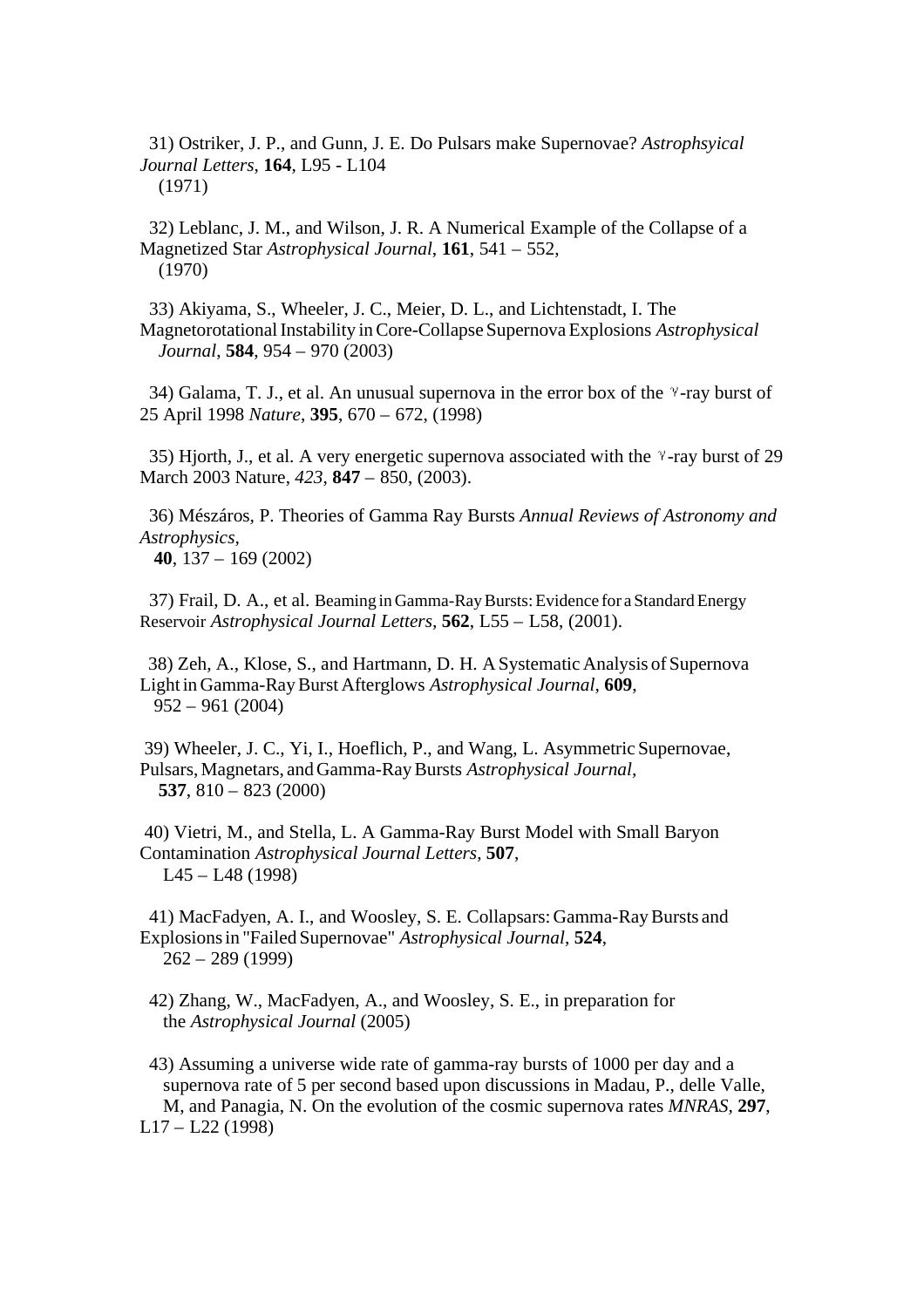44) Ott, C. D, Burrows, A., [Thompson,](http://xxx.lanl.gov/find/astro-ph/1/au:+Thompson_T/0/1/0/all/0/1) T. A., [Livne,](http://xxx.lanl.gov/find/astro-ph/1/au:+Livne_E/0/1/0/all/0/1) E., and [Walder,](http://xxx.lanl.gov/find/astro-ph/1/au:+Walder_R/0/1/0/all/0/1) R. The Spin Periods and Rotational Profiles of Neutron Stars at Birth astro-ph 0508462, submitted to *Astrophysical Journal* (2005)

 45) Spruit, H. Dynamo action by differential rotation in a stably stratified stellar interior *Astronomy and Astrophysics* **381**, 923 – 932 (2002)

 46) Heger, A., and Woosley, S. E. and Spruit, H. C. PresupernovaEvolution of DifferentiallyRotating Massive StarsIncluding Magnetic Fields *Astrophysical Journal,*  **626**, 350 – 363 (2005)

 47) Woosley, S. E., and Heger, A. The Progenitor Stars of Gamma-Ray Bursts astroph 0508175, submitted to *Astrophysical Journal* (2005)

 48) Yoon, S.-C., and Langer, N. Evolution of rapidly rotating metal-poor massive stars towards gamma-ray bursts astro-ph 0508242, submitted to *Astronomy and Astrophysics* (2005)

 49) Vink, J. S., and de Koter, A. On the metallicity dependence of Wolf-Rayet winds astro-ph 0507352, *Astronomy and Astrophysics*, in press (2005)

 50) Kratz, K.-L., Bitouzet, J.-P., Thielemann, F.-K., Möller, P., and Pfeiffer, B. Isotopic r-Process Abundances and Nuclear Structure far from Stability: Implications for the r-Process Mechanism *Astrophysical Journal,* **403**, 216 – 238 (1993)

 51) Lattimer, J. L., and Schramm, D. N. Black-Hole-Neutron-Star Collisions *Astrophysical Journal Letters,* **192**, L145 –L147 (1974)

 52) Argast, D., Samland, M., Thielemann, F.-K., and Qian, Y.-Z. Neutron star mergers versus core-collapse supernovae as dominant r-process sites in the early Galaxy. *Astronomy and Astrophysics* **416,** 997 - 1011 (2004).

 53) Cameron, A.G.W. Some Properties of*r*-Process Accretion Disks and Jets *Astrophysical Journal*, **562**, 456 – 469 (2001)

 54) Sneden, C., and Cowan, J. J. Genesis of the Heaviest Elements in the Milky Way Galaxy *Science*, **299**, 70 – 75 (2003)

 55) Woosley, S. E., Wilson, J. R., Mathews, G. J., Hoffman, R. D., and Meyer, B. S. The r-process and neutrino-heated supernova ejecta *Astrophysical Journal*, **433**, 229 (1994).

 56) Thompson, T. A. Magnetic Protoneutron StarWinds and *r*-Process Nucleosynthesis *Astrophysical Journal Letters*, **585**, L33 – L36 (2003)

 57) Qian, Y. Z., and Woosley, S. E. Nucleosynthesis in Neutrino-Driven Winds: I. The Physical Conditions *Astrophysical Journal*, **471**, 331 – 351 (1996)